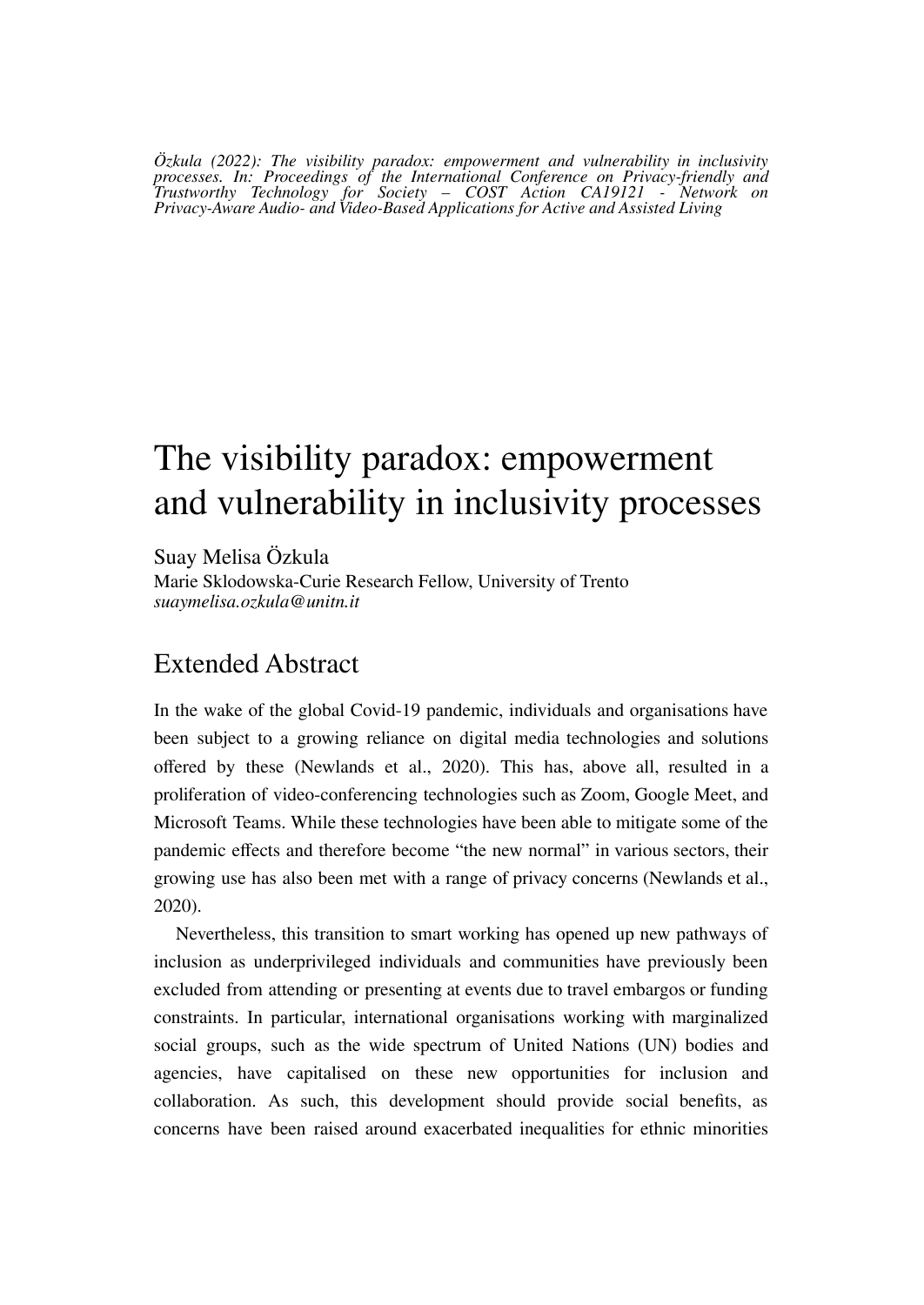and the working class (Madianou, 2020). This includes the exclusion and even invisibility of the "data poor", above all citizens in Global South countries (Milan & Trere, 2019). These inclusivity practices should therefore mitigate some of these effects.

This paper uses the case study of a UN process, here labelled "The Forum" [due to preliminary anonymization] based on a visiting research fellowship in 2022. Although UN agencies and their networks have attracted considerable trust from its constituents (e.g. Gilbert & Behnam, 2013), the global pandemic has created a range of unpredicted scenarios in technology use, above all live and recorded video-conferencing tools. This case study illustrates some of the challenges that these new opportunities for inclusivity and visibility have incorporated (in the case study as well as across organisations).

Preliminary findings showed a growing complexity and uncertainty in giving visibility to marginalised, disadvantaged, or largely "invisible" communities, individuals, and initiatives across the globe due to new practices incorporated in response to the global pandemic. These practices included the automatic collection of participant metrics in registration processes, live streaming practices of partially unscripted materials, and the recording and making publicly available virtual sessions. While these opportunities were largely embraced by constituents due to the increased visibility and therefore "empowerment", based on preexisting trust relationships, they also gave way to gaps in regulation and consequently concerns around what data may be collected as well as how it may be used. Questions were raised, for example, in cases where demographic data from vulnerable groups was collected, and opt-ins or opt-outs were not commonly provided options. Other concerns related to software captions instead of human captioning, issues that were subject (beyond ethical and inclusive decision-making) to human and financial resources available.

This paper reflects on these new practices in light of privacy concerns when (a) these technologies carry the potential to provide much-needed visibility and even "empowerment", and (b) these technologies are not as robust or privacy-oriented as the international organisations that include them in their everyday work with vulnerable communities. These reflections stem from the new practices being considered the "new normal" and indeed necessary for increased inclusivity. In doing so, it considers potential implications for making organisational technology applications more privacy-conscious.